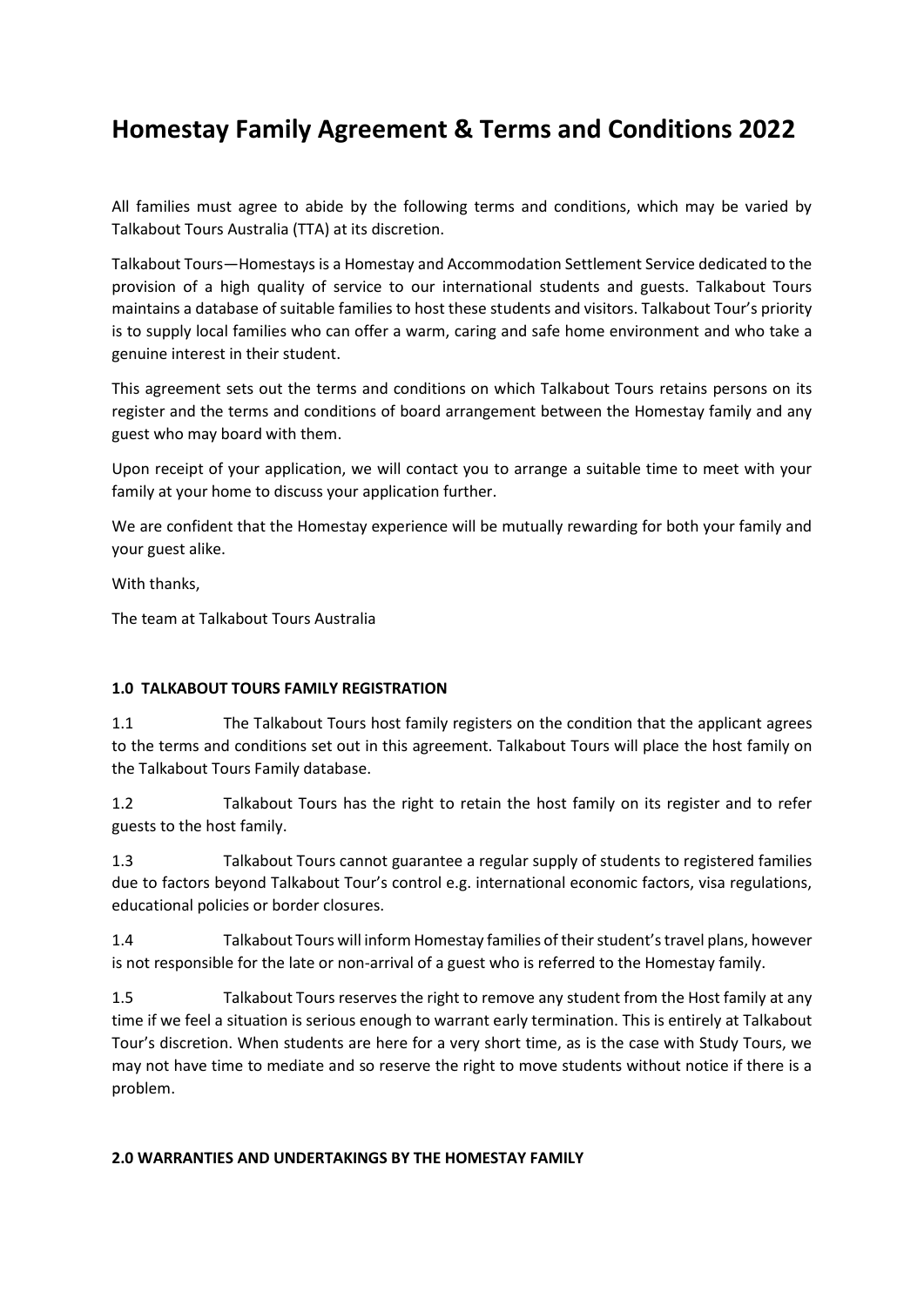2.1 The Homestay family must disclose to Talkabout Tours if any household member who will be staying in their home, whilst a student is residing there, has been charged or convicted of any criminal offence. Each permanent household resident over 18 must possess a current Police Clearance which is to be provided to Talkabout Tours. If hosting students under the age of 18 years, each household member over 18 must have a Working with Children Clearance. Working with Children Application Forms can be provided by Talkabout Tours and can be lodged at most Australia Post branches.

2.2 If the Homestay family gives a guest termination notice, or receives notice of termination from a guest, the homestay family will immediately inform Talkabout Tours to ensure their inclusion in our room availability list, therefore assisting Talkabout Tours in the on-going provision of students to the Family. Either party can give 2 weeks' notice (for over 18yrs students) at any time, for any reason, to terminate the Homestay arrangement.

If the student is under 18 yrs, Talkabout Tours requires written notice explaining why the Homestay family would like to terminate this agreement and Talkabout Tours will strive to assist with resolving any issues. If a mutual agreement cannot be reached, Talkabout Tours will relocate the student to an alternate Homestay family.

# **3.0 TALKABOUT TOURS ACTS AS AN AGENT**

3.1 This document sets out the terms and conditions which will regulate the relationship between the Talkabout Tours Homestay family and any guest/s who may board with them. However, it is acknowledged and agreed that Talkabout Tours acts as an agent on behalf of its guests and Talkabout Tours is not responsible to the Homestay family or the students other than is expressly provided for in this agreement. In each instance when a guest boards with the Homestay family, the parties to that agreement are and shall be deemed to be the Homestay family and the guest.

# **4.0 HOMESTAY PAYMENT AND PROVISIONS**

# 4.1 HOMESTAY FAMILY PAYMENT SCHEDULE 2022

While we hope your main reason for joining the Homestay Program isn't for financial gain, there is remuneration provided to cover costs. This varies depending on age, inclusions and level of care.

4.2 Talkabout Tours will collect all homestay funds for the duration of the student's stay and will pass this on to Homestay families by weekly direct deposit, with the first payment made no later than 7 days after the guest's arrival at the Homestay. It is important that we are informed, should a student wish to stay beyond their requested departure date.

4.3 The homestay payment is calculated on a nightly basis. Divide the weekly fee by 7 to arrive at a daily rate.

4.4 Talkabout Tours will retain a \$15.00 weekly fee for students on study tours and \$20.00 per week for long-term students while administering payments to families for students 17+.

4.5 The Homestay family agrees to supply Talkabout Tours with Bank Account details for us to set up payments.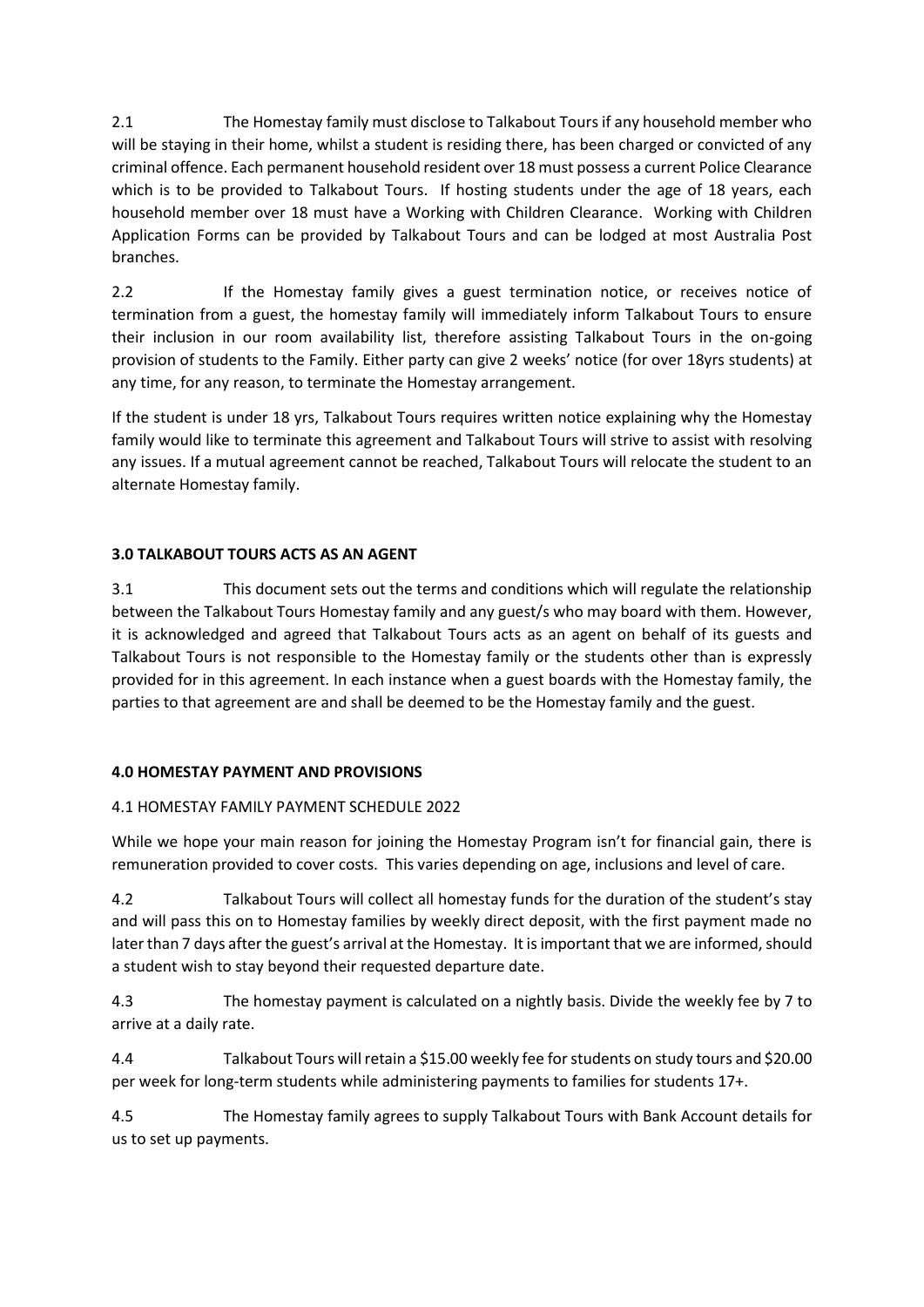4.6 Internet must be made available, free of charge, to students and is a pre-requisite for hosting. This is for work and communication purposes only. If students wish to game, stream or download movies, and you need to increase your current internet plan to accommodate, discuss with your student. A reasonable contribution to the increased internet cost can be borne by the student but should not exceed \$15 weekly. This will need to be collected directly from your student.

# **5.0 TERMS AND CONDITIONS OF HOMESTAY**

The Homestay family agrees that the relationship between them and each guest of Talkabout Tours who boards with them will be subject to the 'Terms and Conditions of Homestay' set out in the attached schedule.

5.1 Talkabout Tours acts as a mediator

5.1.1 Upon request Talkabout Tours will assist either party with any problem they may experience with any Homestay arrangement. Talkabout Tours will assist the guest and the Homestay family by acting as a mediator to facilitate a resolution of any problem. It is acknowledged however that Talkabout Tours is not responsible for any act or omission of either party.

# **5.2 INSURANCE (Adequate insurance is a pre-requisite to hosting)**

5.2.1 It is a legal obligation that Homestay families need to have Public Liability Insurance covering homestay students residing in your home. This covers you in the unlikely event that a student injures themselves in your home, and you are liable.

5.2.1.2 Please note that many Public Liability insurance policies offered as part of your home insurance package do not cover paying guests. You will need to check with your insurance company. This can be a simple case of changing your insurance code or it may need changing insurers. Talkabout Tours does not provide insurance but can supply a list of insurers who offer this component. Proof of insurance will need to be provided to Talkabout Tours on request.

5.2.2 Contents insurance covering students is strongly recommended to guard yourself against damage and theft. House and contents insurance policies do not necessarily include guests or borders. Please check with your insurance provider.

5.2.2.1 A policy to cover the guests, homestay family members, property and other guests to the Homestay home is the sole responsibility of the Homestay family.

5.2.3 Students will only be liable for a maximum of \$300 for any one incident resulting in damage to house or contents. Please ensure that your deductable is less than this amount.

5.2.4 If you do not have adequate insurance, let Talkabout Tours know and we can advise.

5.2.5 The Homestay family shall indemnify and shall keep Talkabout Tours harmless from and against all suits actions or claims arising from or incidental to any personal damage occasioned to or caused by a Homestay guest, the Homestay family or any of their respective guests.

## **5.3 HOST FAMILY OBLIGATIONS TO THEIR GUEST**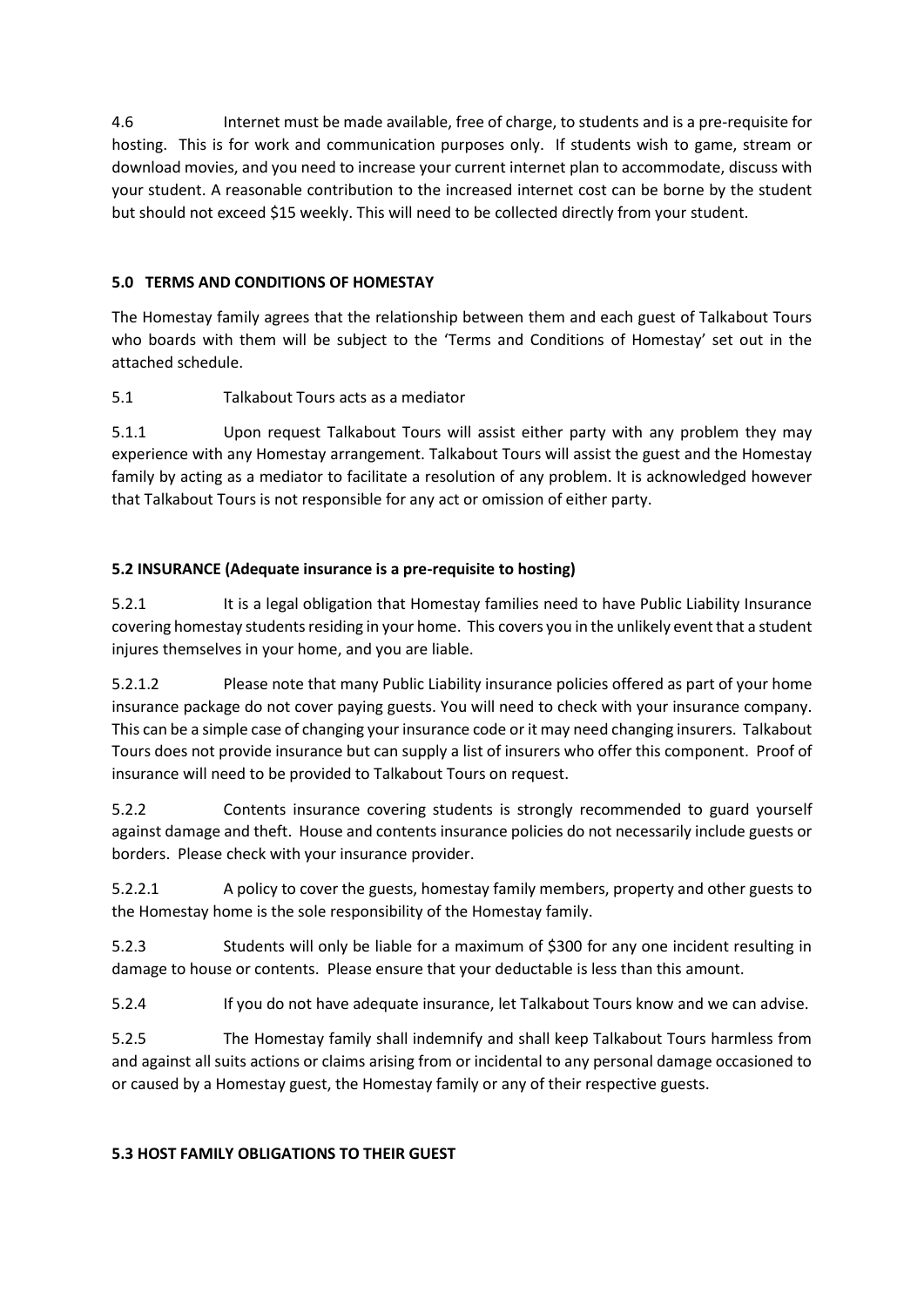## 5.3.1 Bedroom

To provide to the guest a bedroom in which there is a minimum of the following: a good quality bed, a desk, a chair, a lamp and a wardrobe, plus suitable lighting for study and heating/cooling where necessary. It is

important that a good standard of cleanliness and hygiene is maintained within the room. Bedrooms must have an opening window, a door and floor to ceiling walls that provide privacy and insulation from noise.

## 5.3.2 Sheets/Linen

To provide clean bed linen and bath towels weekly

#### 5.3.3 Facilities

To make available to the guest the use of all common domestic facilities including power, water, bathroom, toilet, laundry, kitchen and dining and lounge/family room.

#### 5.3.4 Laundry

The Homestay families have the option of teaching the guest how to use the laundry facilities for themselves and giving them free access or to include the guest's washing (if the guest agrees) as part of the family's regular load.

#### 5.3.5 Meals

Standard Homestay: Provide the student with ingredients for breakfast and to provide a prepared substantial and nutritious dinner (evening meal) every day. On weekends and non-school days, the family is also required to provide lunches for the student (if at home).

Full-Board Homestay: To provide the student with ingredients for breakfast and to provide a prepared substantial and nutritious dinner (evening meal) every day. The family will also need to provide nutritious ingredients for all lunches and assist with the preparation, if the student is too young/inexperienced to prepare their own.

It is asked that families dine with their students of an evening as an opportunity to practice English and make the student feel part of the family.

#### 5.3.6 Visitors & Telephone

To permit the guest to have visitors from time to time and to receive incoming telephone calls if you have a landline.

#### 5.3.7 General

- To be courteous, respectful, and friendly to the guest and to make the guest welcome as part of the family.
- To ensure the guest can travel independently to and from the school they are attending (This usually means travelling to school with them on or before their first day)
- To respect the guest's privacy and property
- To encourage the guest to speak English as often as possible and to provide opportunities for English conversation
- To assist with homework if required and to be patient in conversation with the guest
- To care for the guest's health and well-being whilst staying with the family.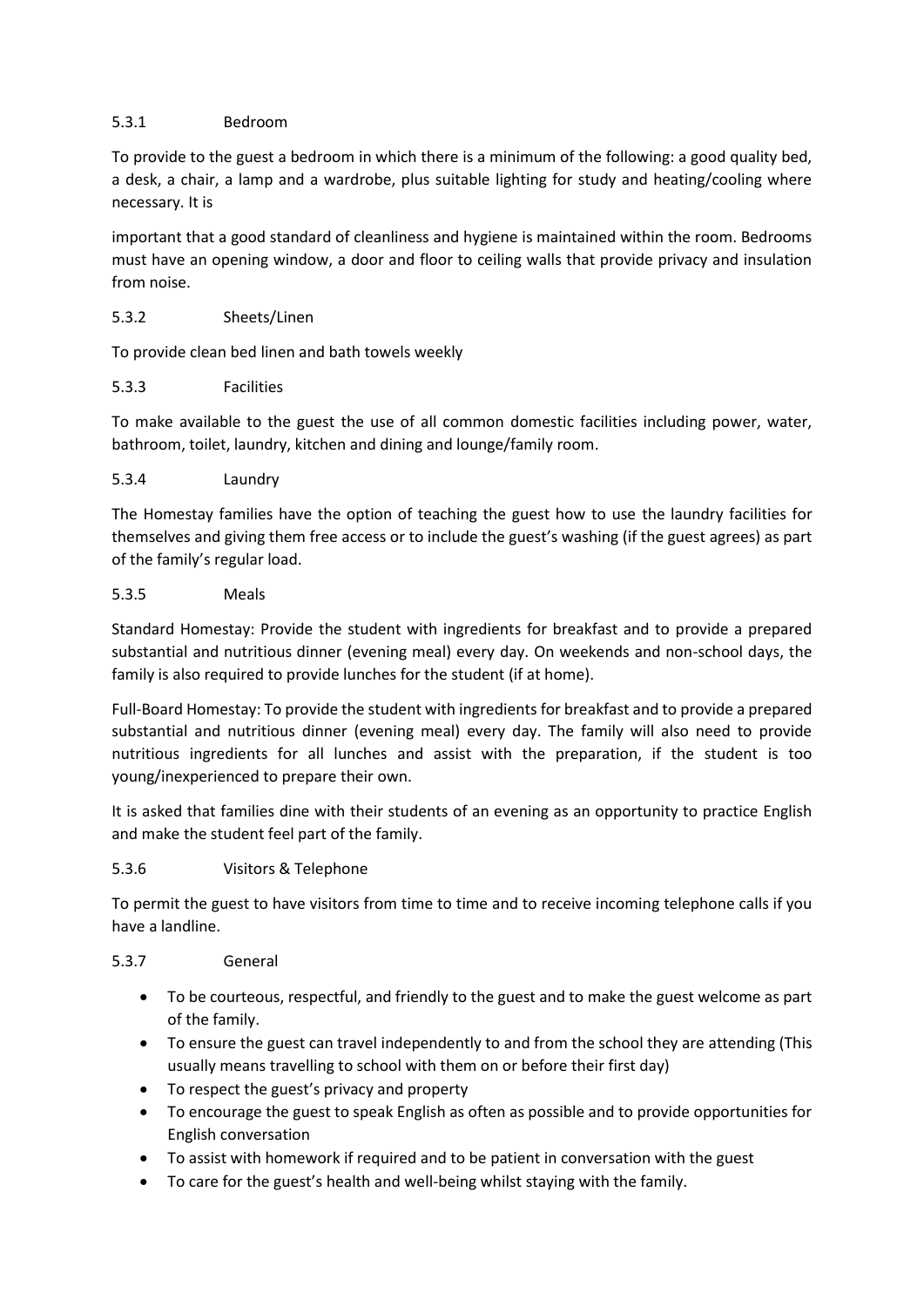## 5.3.8 Safety

Ensure students have their family's address and contact number

Show students how to lock doors and windows and set security systems

Ensure students know that Perth is NOT safe at night and that they should not be alone after dark

# 5.3.9 House Rules

Families are encouraged to draw up a list of their house rules so that there can be no confusion on the part of their guests. This should be handed to students or displayed shortly after arrival. This can include mealtimes, internet usage, security, use of kitchen, laundry and other facilities, plus the consumption of water and power.

5.3.10 In the event that a Homestay is terminated because of the Homestay Family's failure to comply with these Terms & Conditions (or any variation of them evidenced in writing and signed by the guest and the Homestay Family) the full amount of all moneys paid in advance shall be refunded to the guest or to

Talkabout Tours on behalf of the guest.

## 5.3.11 Termination

Either party may terminate the Homestay at any time on 14 days' notice by serving written notice or by informing verbally (in a clear and mutually understood manner) to the other party.

## 5.3.12 Illness and Injury

In the event of serious illness or injury outside of school hours, please ensure your guest can obtain medical attention and immediately inform Talkabout Tours.

# **5.4 HOST FAMILY OBLIGATIONS WHEN HOSTING UNDERAGE STUDENTS**

Hosting an underage student carries more responsibilities than those outlined above

5.4.1 You are the Primary Care Giver and assume the responsibility of providing appropriate care in a safe, nurturing environment. The common sense rule applies here and you are expected to offer the same level of care and attention you would afford your own child.

## 5.4.2 Curfew

Please use your discretion here. Underage students should not be out after dark unless with a responsible adult. Set a time you feel is appropriate for your guest to be home. Talkabout Tours has individual hosting contracts for different schools and colleges which have more detailed information.

5.4.3 Please use your discretion when leaving an underage student alone at home. What would you do if the student was your own child? Under no circumstances is an underage student to be left home alone overnight.

## 5.4.4 A Working with Children clearance is required

5.4.5 An underage student's emotional requirements can be greater than an adult's. Please be patient and understanding and know the difficulties associated with leaving a family behind and coming to a new country with a different culture and language.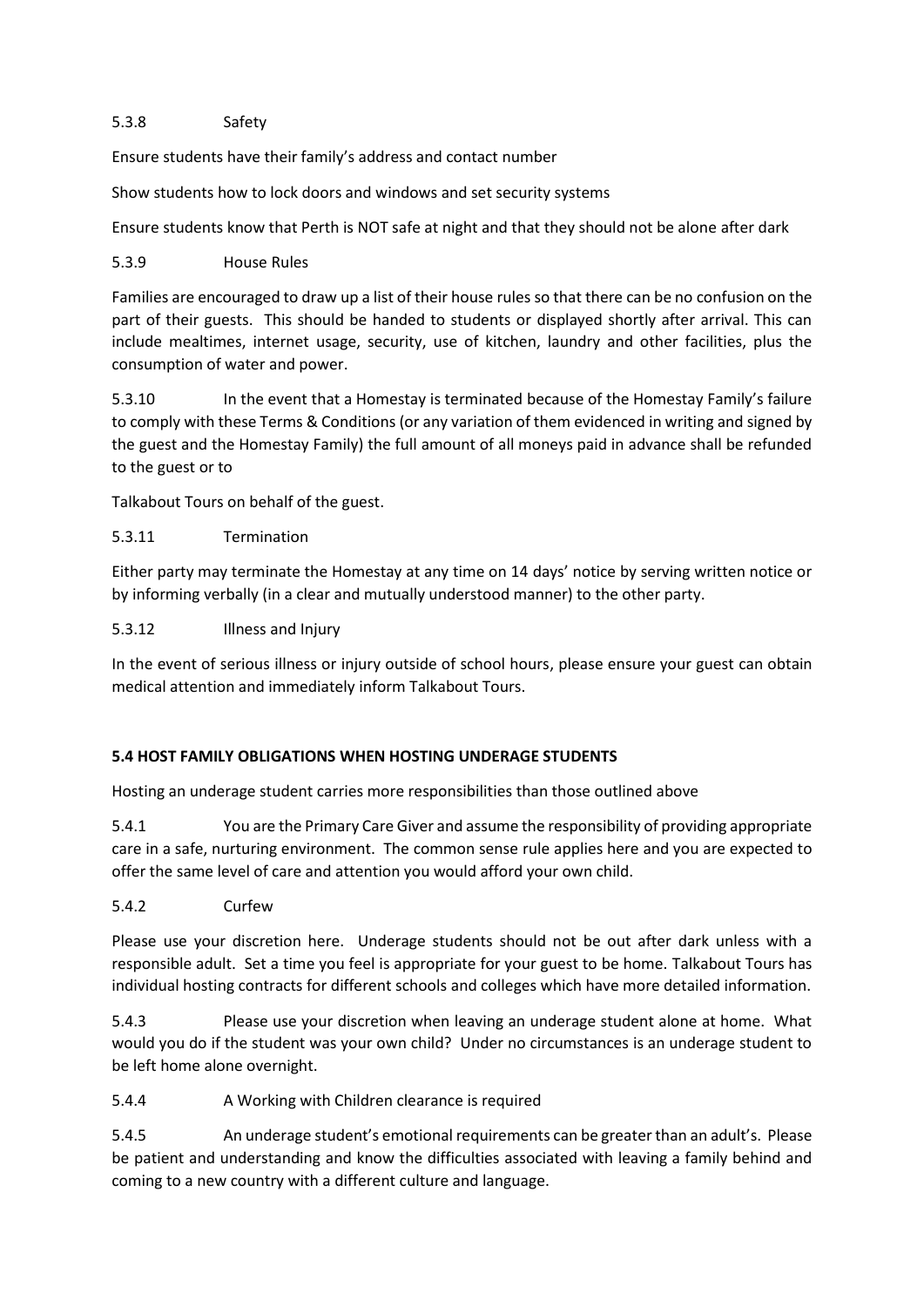5.4.6 Families are expected to attend parent/teacher nights and may be called upon to enrol the student in a school.

## 5.4.7 School Camps

Are organized through the school and you will need to sign a permission slip.

5.48 Interstate & International Travel

It is necessary for the student travelling to be accompanied by a blood relative, over 21 years, or someone from your family who is over 21 years old, and permission is needed from the biological parent.

5.49 If you are unsure of any of your obligations or have any questions, call Talkabout Tours

# **5.5 HOST FAMILY OBLIGATIONS TO TALKABOUT TOURS**

5.5.1 Families are expected to report to Talkabout Tours (especially if hosting under 18's) if their guest is exhibiting:

- Excessive homesickness
- Unsafe practices
- Serious health/medical issues/injuries
- Strong behavioural problems
- 5.5.2 Inform Talkabout Tours about room availability
- 5.5.3 Check bank account to ensure correct remuneration

5.5.4 Inform Talkabout Tours of any change of circumstances. This includes any alteration to your student's living or sleeping areas since your home was visited by a Talkabout Tours representative. See 6.5

## **5.6 THE GUEST'S OBLIGATIONS – Students have agreed to the following:**

## 5.6.1 Payment

The guest is required to pay a minimum of 2 weeks of Homestay fees, unless underage or on a study tour, to Talkabout Tours prior to the commencement of homestay. This is then passed on to the Host Family. If a guest wishes to remain in homestay beyond the duration initially requested, and the host family is happy for them to remain in their home, the host family needs to inform Talkabout Tours as soon as possible.

## 5.6.2 Cleanliness

- To keep any bedroom used tidy
- To keep clothes in the wardrobe provided
- To make own bed each morning
- To change own sheets when required
- To leave in a clean and tidy state any facilities after use including bathroom, toilet, laundry and kitchen.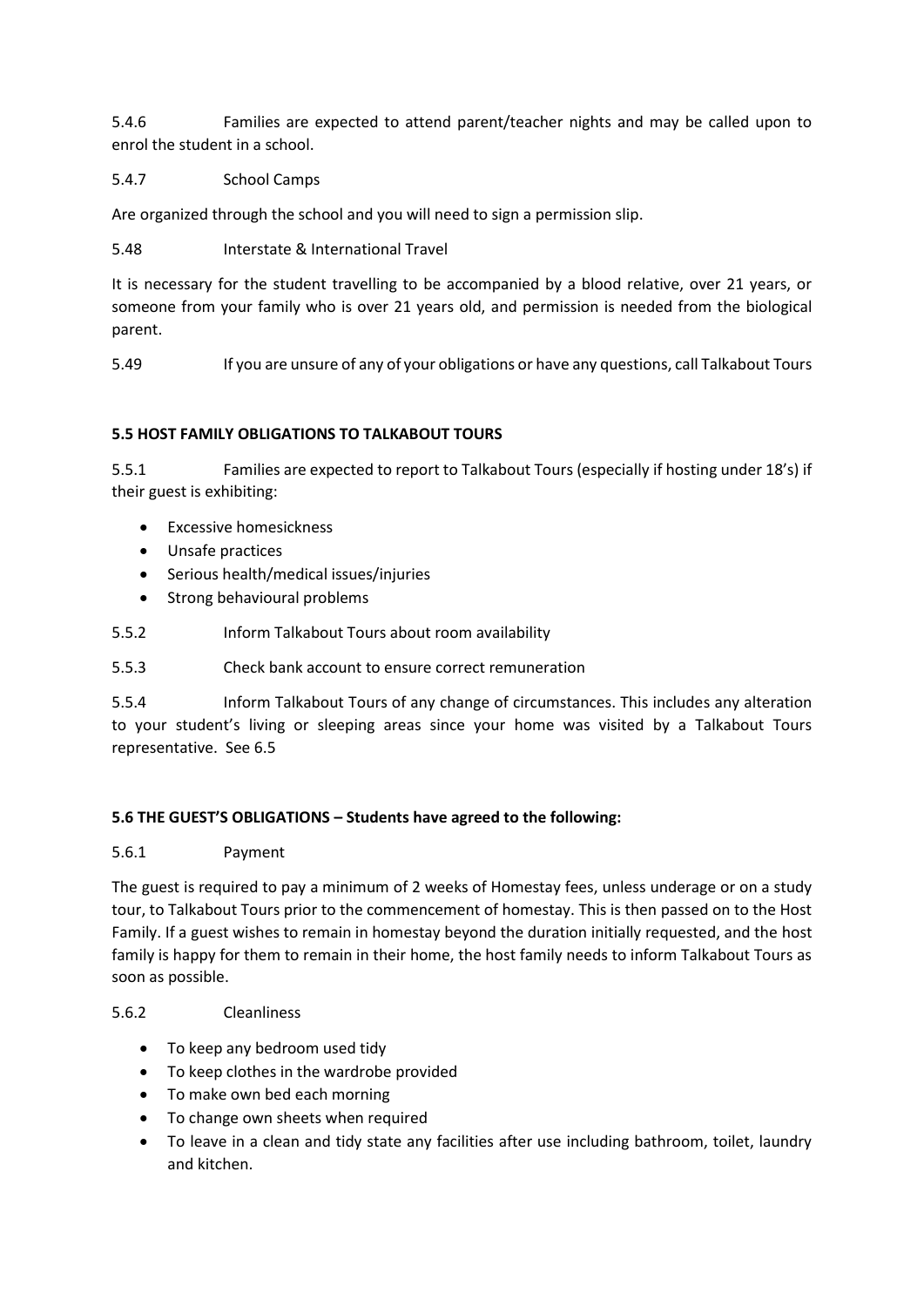## 5.6.3 Damage

To report to the Homestay Family any accidents in or about the home and to pay for any breakages or damage caused by the guest. This is limited to \$300 per incident or less dependent on the family's insurance deductable.

## 5.6.4 Visitors

To advise the Homestay Family in advance of any proposed visits by a friend or friends and only permit friends to attend when suitable and convenient to the Homestay Family and to ensure that all visitors abide by the reasonable requests and requirements of the Homestay Family.

# 5.6.5 Telephone

To limit phone calls to times that do not inconvenience the Homestay Family and to only make outgoing calls on the landline by prior arrangement with the Homestay Family. Families to use their discretion on how mobile phones are to be used during meal times and late at night.

# 5.6.6 Advise of late arrival

To advise the Homestay Family in advance if arriving home late or not attending any prepared meal.

# 5.6.7 Termination

Either party may terminate the Homestay at any time on 14 days' notice by serving written notice or by informing verbally (in a clear and mutually understood manner) to the other party.

5.6.8 If the Homestay is terminated and the Homestay Family has been paid fees which cover a period beyond the 14 days' notice, those funds will be refunded to the guest or to Talkabout Tours on the guest's behalf.

5.6.9 The Homestay Family shall be entitled to payment of fees due during the 14 days' notice period, whether or not the guest continues to reside with the Homestay Family.

5.6.10 The guest will respect the property and privacy of their host homestay host's personal belongings and affairs and acknowledge that they will be liable for all costs incurred during the homestay period which are not included in the homestay fee. Any excessive use of utilities will be defined as above and beyond normal usage for the household as evidenced by utility bills for comparable periods. If an agreement cannot be reached the guest will refer to the Dispute Resolution below. The guest acknowledges and agrees that they will be liable for any loss or damage caused to my host family's property.

## 5.6.11 Internet Usage

The student agrees to abide by the family rules regarding internet usage.

## 5.6.12 Water and Electricity Usage

Guests are obligated to keep water use within reason. Ie. Keep showers to maximum of 10 minutes and only wash clothes when there is a full load. Electric heaters and air-conditioners are not to be left on continuously.

## 5.6.13 Security

Guests agree to keep the house secure by locking windows and doors and seeking permission before asking friends over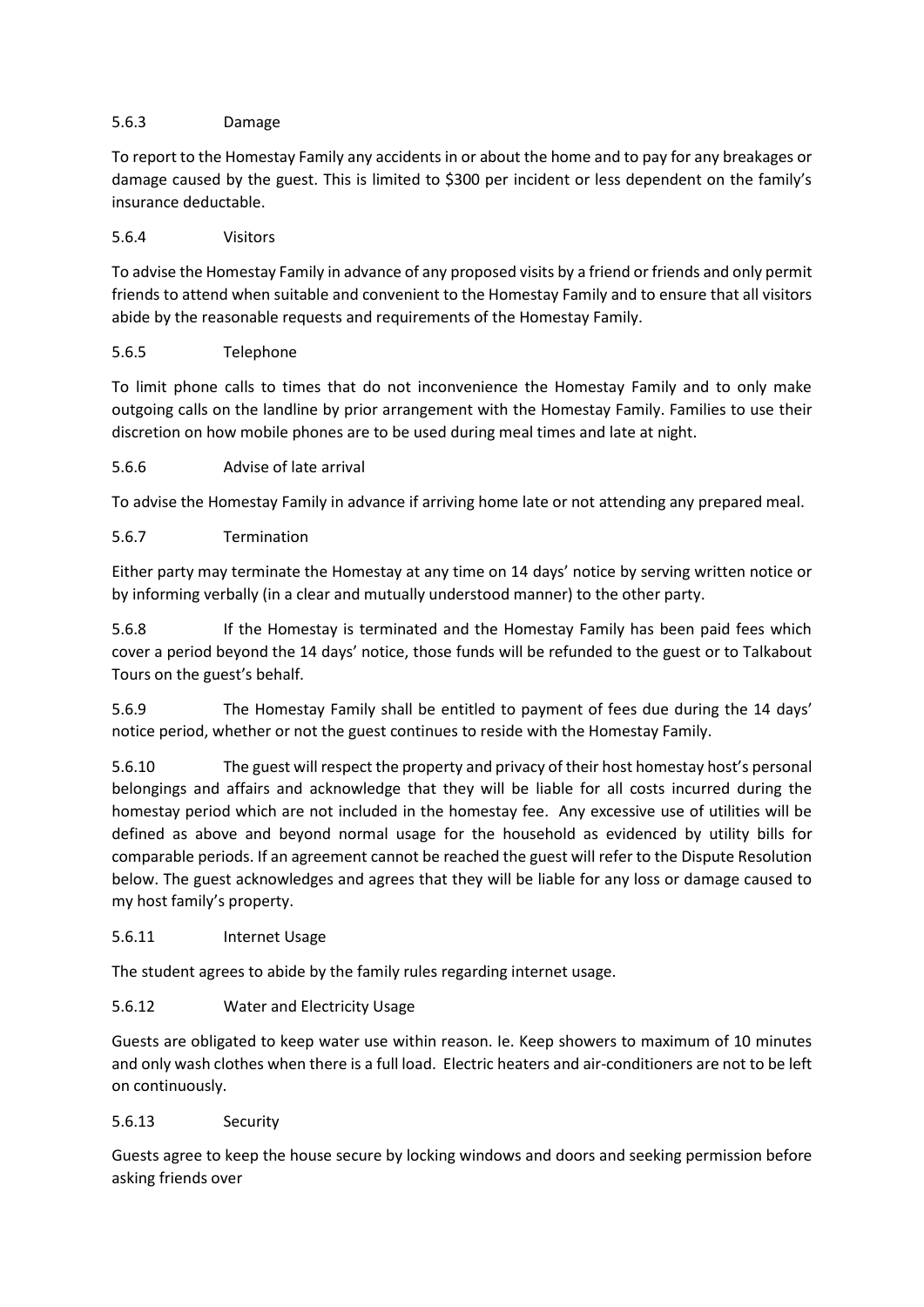#### 5.6.14 Family Rules

Students agree to abide by family rules

#### **6 MEMORANDUM OF UNDERSTANDING / PREPARATION POINTS FOR HOMESTAY**

6.1 I understand that Homestay is not a hotel. I am prepared to treat my guest like any other member of my family.

6.2 I will make every effort to interact and take an interest in my guest.

6.3 I confirm that the main language used within the home amongst family members is English.

6.4 I confirm that we do not accommodate more than 3 students at one time (unless there are exceptional circumstances in which Talkabout Tours is informed and is in full agreement with.)

6.5 I/we agree to inform Talkabout Tours of any alterations in any of the circumstances of the following:

- Address or contact details
- Changes to the student bedroom/s
- Household members living in the house either permanently or temporarily.
- Occupations or significant lifestyle changes within the household.
- Smoking or attitudes to smoking
- Facilities available to the student
- Loss or addition of pets
- Contraction of any illness, physical, mental or emotional in the household.
- Criminal conviction of any member of the household
- The family/parent(s)plan to go on vacation without the student

6.6 Student placement can only be guaranteed for the period of the original length of time requested (Unless either party opts out having given 2 weeks' notice.) Extension of the original placement term is decided by mutual agreement between your family and the guest.

6.6 Host families are expected to host their guest for a minimum period of two weeks to give themselves and the student time to adjust to each other. However, if exceptional circumstances require the student to be relocated, this will be arranged promptly by Talkabout Tours

6.7 By submitting this form I acknowledge and agree that I have read and understood these terms and conditions and I agree to be bound by them.

#### \* DISPUTE RESOLUTION

Host families are encouraged to work through issues with their homestay guest directly. This is one of the important challenges presented by the Homestay experience. Should those issues not be resolved satisfactorily, then families should speak to a Talkabout Tours staff member. If the situation is still problematic, Talkabout Tours staff will speak to both parties and try to reach a resolution. If unsuccessful, Talkabout Tours staff will take any further action required.

#### **7 LIABILITY**